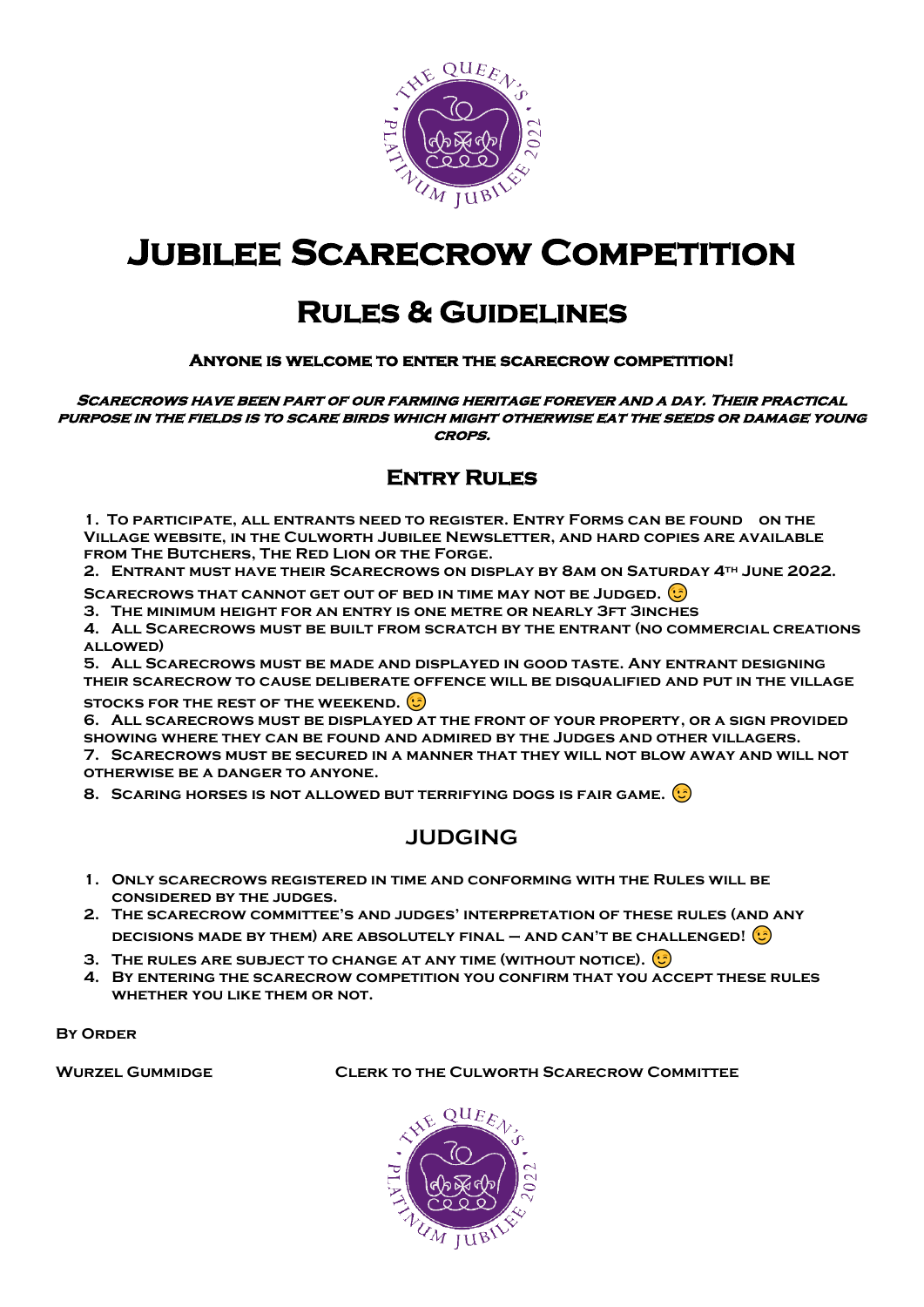## **STUCK FOR IDEAS?**

**Here are some useful web addresses.**

- **[http://thequeso.com/how-to-make-a-scarecrow-without-involving-any-money-or](http://thequeso.com/how-to-make-a-scarecrow-without-involving-any-money-or-actual-skill/)[actual-skill/](http://thequeso.com/how-to-make-a-scarecrow-without-involving-any-money-or-actual-skill/)**
- **[www.yates.com.au/kids-gardening/cool-projects/build-a-garden-scarecrow](http://www.yates.com.au/kids-gardening/cool-projects/build-a-garden-scarecrow)**
- **[www.hobbyfarms.com/crafts-and-nature/how-to-make-scarecrow.aspx](http://www.hobbyfarms.com/crafts-and-nature/how-to-make-scarecrow.aspx)**
- **[www.rd.com/home/gardening/how-to-make-a-scarecrow/](http://www.rd.com/home/gardening/how-to-make-a-scarecrow/)**
- **[www.henandhammock.co.uk/scarecrow-ideas](http://www.henandhammock.co.uk/scarecrow-ideas)**
- **[www.makescarecrows.com/](http://www.makescarecrows.com/)**
- **<https://uk.pinterest.com/lorrim/scarecrows/> (lots of images of interesting characters here)**
- **also 'YouTube' has many ideas and tutorials that may help!**

## **Scarecrow Building Tips**

**Getting started - A scarecrow is simple to make and will provide a great opportunity for the whole family or a group to share in its creation. Each one will be individual and you'll be surprised at the personality they take on. Thinking of a name also helps to develop their character.**

**First create a basic design and gather your material together. A traditional scarecrow was usually a crossed timber figure that was dressed and stuffed to give him volume. If you have never made a scarecrow before, you have a real treat in store.** 

**How to make a simple scarecrow? What you need: Two pieces of timber, one slightly longer than the other. Nails or screws and string or wire. An old pillowcase, tights or a small flour bag for the head. Needle and thread or stapler. Straw, or other material for stuffing. Clothes, from a local charity shop or from your own wardrobe! Building your scarecrow - Attach the two pieces of timber together to form a cross. Make sure that the arms are not too long for a shirt or jacket to be put on later. If you are using stockings for the head, cut off the legs and put one inside the other for extra strength. Stuff it in the shape of a head. Tie the head loosely at the neck end. Paint a face on with acrylic paint or permanent marker, or stitch features with wool or thread. Slide the head onto the short end of the vertical pole, then attach to the body by tying with string or wire. An old football, gourds or cut out discs could also be used for heads. From here, use your own creativity. Drape any clothing onto the poles, stuff and tie off at the wrist, ankles and waist. Attach strands of wool, straw or other fibre under a hat. Tie gloves to the outstretched ends of the crossbar…** 

**AND ABOVE ALL REMEMBER RULE 9!!** 

## **Guidelines**

- **Creativity and originality is key – judges will be looking for Scarecrows with that little bit extra. It may be the materials used, the way the scarecrow has been made, how the scarecrow is displayed or simply a fantastic idea that catches the judges' eye.**
- **You can use any materials you like to build your scarecrow, there are no restrictions – with just one exception: pre-moulded or commercially available face masks ARE NOT permitted.**
- **Finally and most importantly – enjoy yourselves!**